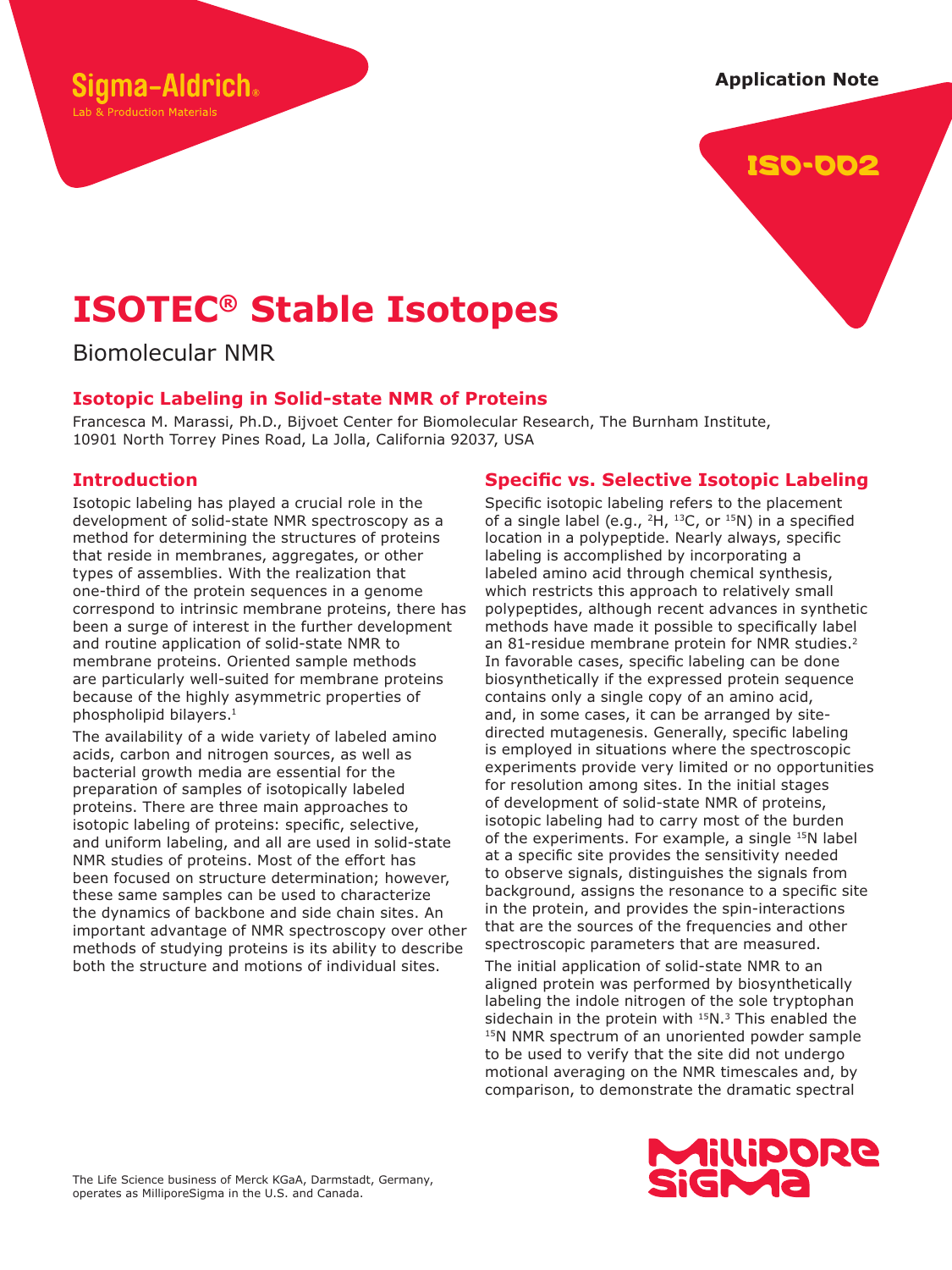simplifications that enabled the direct measurement of frequencies and splittings that provide orientation constraints as input for structure determination. The most comprehensive study performed with specific labeling through chemical synthesis is the structure determination of the ion channel peptide gramicidin in phospholipids bilayers.<sup>4</sup>

Nevertheless, while specific labeling was crucial in the initial stages of development, and remains useful as a tool, it is inefficient for comprehensive studies because of the requirement for the separate preparation of many samples. As the instrumentation and experimental methods have become more powerful, it has become feasible to utilize samples where the proteins are labeled in multiple sites. Selective labeling refers to the biosynthetic incorporation of a single type of labeled amino acid with all of the others unlabeled. For example, if a protein has eleven leucines, then only those eleven residues will be labeled, and the labels provide sensitivity and improve resolution. As with specific labeling, the low natural background, so detrimental to the sensitivity of <sup>13</sup>C and <sup>15</sup>N, became an advantage because signals from only the labeled sites are observed in the spectra. Selective labeling is widely used to assist resonance assignments in both solution NMR and solid-state NMR experiments; however, it has special significance in solid-state NMR of aligned samples where the mapping of protein structure onto the patterns of resonances in the spectra from selectively labeled samples serves as a method to simultaneously assign resonances and determine structure.<sup>5</sup>

Combinations of specific and selective labeling are essential for the solid-state NMR methods used to measure specific distances between strategically placed pairs of nuclei in unoriented samples of proteins, including rotational resonance<sup>6</sup> and REDOR<sup>7</sup>.

#### **Uniform Labeling**

Uniform labeling refers to biosynthetic labeling of all carbon, nitrogen, or hydrogen sites with stable isotopes. Uniform labeling of proteins with <sup>15</sup>N is particularly convenient because of the strategic locations of nitrogens in the backbone and the absence of homonuclear couplings due to the intervening carbons.<sup>8</sup> It is also possible to replace all of the carbons with  $^{13}$ C, although in this case the spectroscopy has to deal with the network of couplings among bonded carbons. Similarly, all of the hydrogens can be replaced with deuterons in order to attenuate the dipolar couplings among the hydrogens that often present complications and difficulties in the experiments.

Until recently, the vast majority of solid-state NMR studies have been performed with specific or selective isotopic labeling; however, this was accomplished at a considerable cost in flexibility. For example, when many resonances are resolved in a spectrum from a uniformly labeled protein, assignments can be readily made by comparisons with spectra from selectively labeled samples. But this is not possible if adequate resolution is present only in spectra of selectively labeled samples. Uniform labeling has the effect of shifting the experimental burdens from the isotopic labeling to the spectroscopy, which is fundamentally more powerful and flexible and now capable of yielding completely resolved spectra of membrane proteins in phospholipids bilayers.<sup>9</sup>

Uniform labeling with  $^{13}$ C and/or  $^{15}$ N is readily accomplished by growing bacteria in media containing  $^{13}$ C labeled glucose and/or  $^{15}NH$ <sub>4</sub>Cl and opened up many avenues for NMR studies of proteins. Concurrent advances in molecular biology meant that a wide variety of prokaryotic and eukaryotic proteins could be expressed in high yields in *E. coli* grown on appropriately labeled media. This started with systematic methods for making resonance assignments in solution NMR spectra of proteins<sup>10</sup> and enabled the acquisition of the extensive chemical shift data that contributes to the constraints available for structure determination. It now includes magic angle sample spinning solid-state NMR of insoluble aggregates $11, 12$  and polycrystalline proteins<sup>13</sup>. In some cases, there are advantages to random fractional labeling with <sup>13</sup>C.

#### **Combining Uniform and Selective Labeling**

A common use of selectively labeled samples in both solution NMR and solid-state NMR studies of proteins is to compare spectra from uniformly and selectively labeled samples. This enables the resonances from one type of amino acid to be identified by inspection. Although limited in scope, this information is valuable because it is a reliable way of resolving ambiguities in alternative assignment schemes, and while isotopic scrambling occurs in some cases, it is generally readily recognized and can be taken into account.

The comparison of two-dimensional solid-state NMR spectra of uniformly and selectively <sup>15</sup>N labeled samples is the basis for an approach to simultaneous resonance assignment and three-dimensional structure determination of membrane proteins in lipid bilayers. This method utilizes proteins aligned in the field of the NMR magnet and relies on Pisa Wheels (polarity index slant angle) to first, obtain shotgun-style resonance assignments and structure assembly of isolated polypeptide segments of the protein, and second, to assemble the segments in their correct order and obtain the full threedimensional structure.<sup>5</sup> Pisa Wheels are circular patterns of resonances in two-dimensional PISEMA (polarization inversion spin exchange at the magic angle) spectra that mirror the helical wheels of membrane protein helices in oriented bilayers.<sup>14, 15</sup> This approach short-circuits the laborious process of obtaining complete sequential assignments, greatly accelerating the process of structure determination.